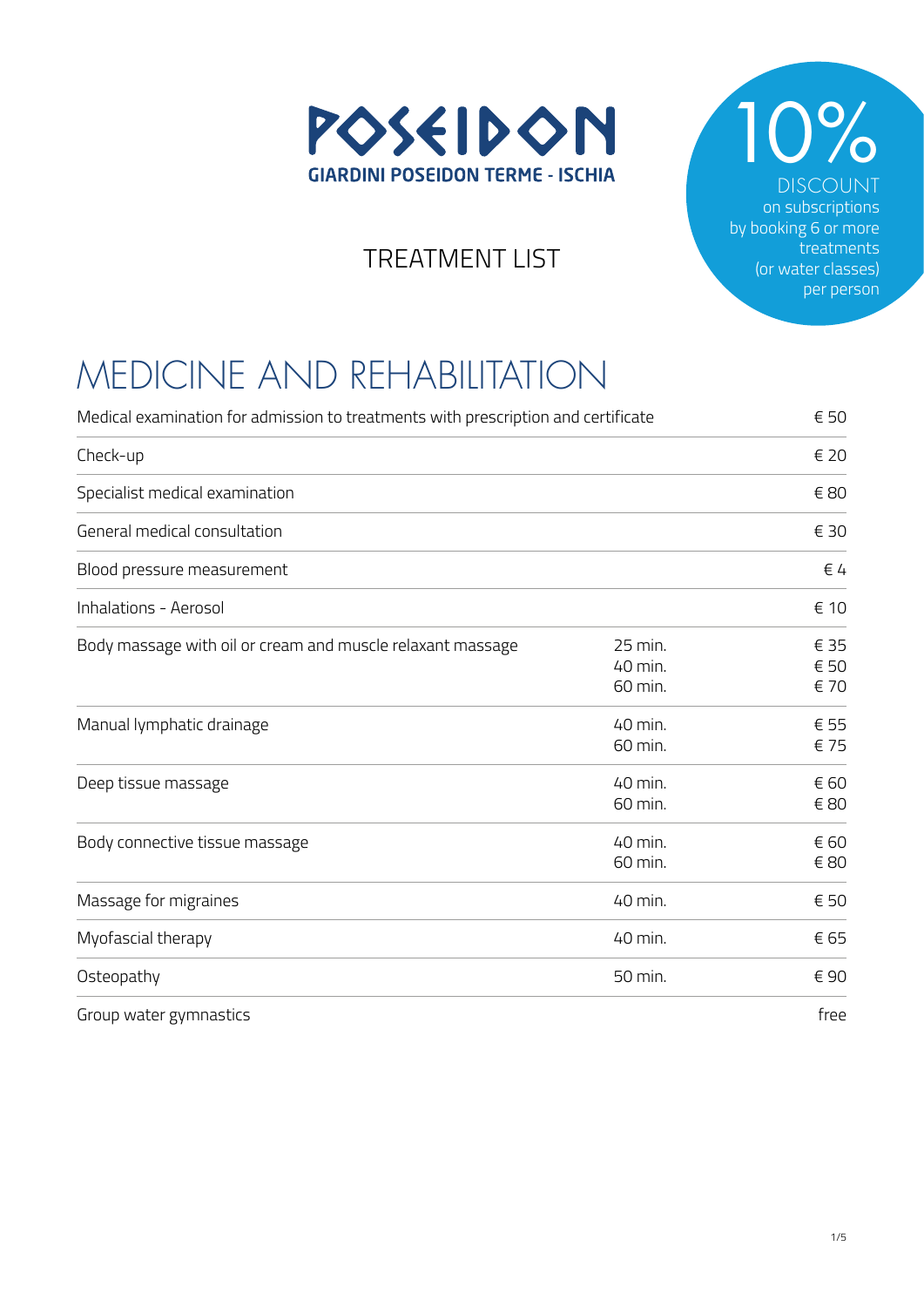

# HOLISTIC TREATMENTS

| Matrix-Rhythm-Therapy (relaxing analgesic) | 40 min.<br>60 min. | € 55<br>€ 80 |
|--------------------------------------------|--------------------|--------------|
| Shiatsu                                    | 50 min.            | € 75         |
| Relaxing water therapy                     | 35 min.            | € 50         |
| Ayurvedic massage                          | 60 min.            | € 90         |
| Hot-stone massage                          | 60 min.            | € 90         |
| Plantar reflexology                        | 40 min.            | € 55         |

## FEMALE COSMETIC TREATMENTS

#### **Beauty with Ericson Laboratoire - Face**

| PURE OXIGEN                                                |         |       |
|------------------------------------------------------------|---------|-------|
| Treatment forra all kind of skins                          | 70 min. | € 80  |
| <b>GENXSKIN</b>                                            |         |       |
| Anti aging control system                                  | 70 min. | € 120 |
| <b>BIOPTIC</b>                                             |         |       |
| Intensive eye contour treatment                            | 30 min. | € 45  |
| <b>SENSITIVE PRO</b>                                       |         |       |
| Anti-stress and calming treatment                          | 70 min. | € 90  |
| <b>SLIM FACE LIFT</b>                                      |         |       |
| Face remodelling treatment                                 | 70 min. | € 120 |
| LINE CORRECTION                                            |         |       |
| High performance wrinkles reducer                          | 70 min. | € 120 |
| <b>HYDRA CLINIC</b>                                        |         |       |
| Super hydrating facial treatment                           | 70 min. | € 120 |
| <b>VITAMIN ENERGY</b>                                      |         |       |
| Energetic booster with revitalizing power and anti-fatigue | 70 min. | € 120 |
| <b>BIOLOGIC DEFENSE</b>                                    |         |       |
| Skin balance treatment                                     | 70 min. | € 120 |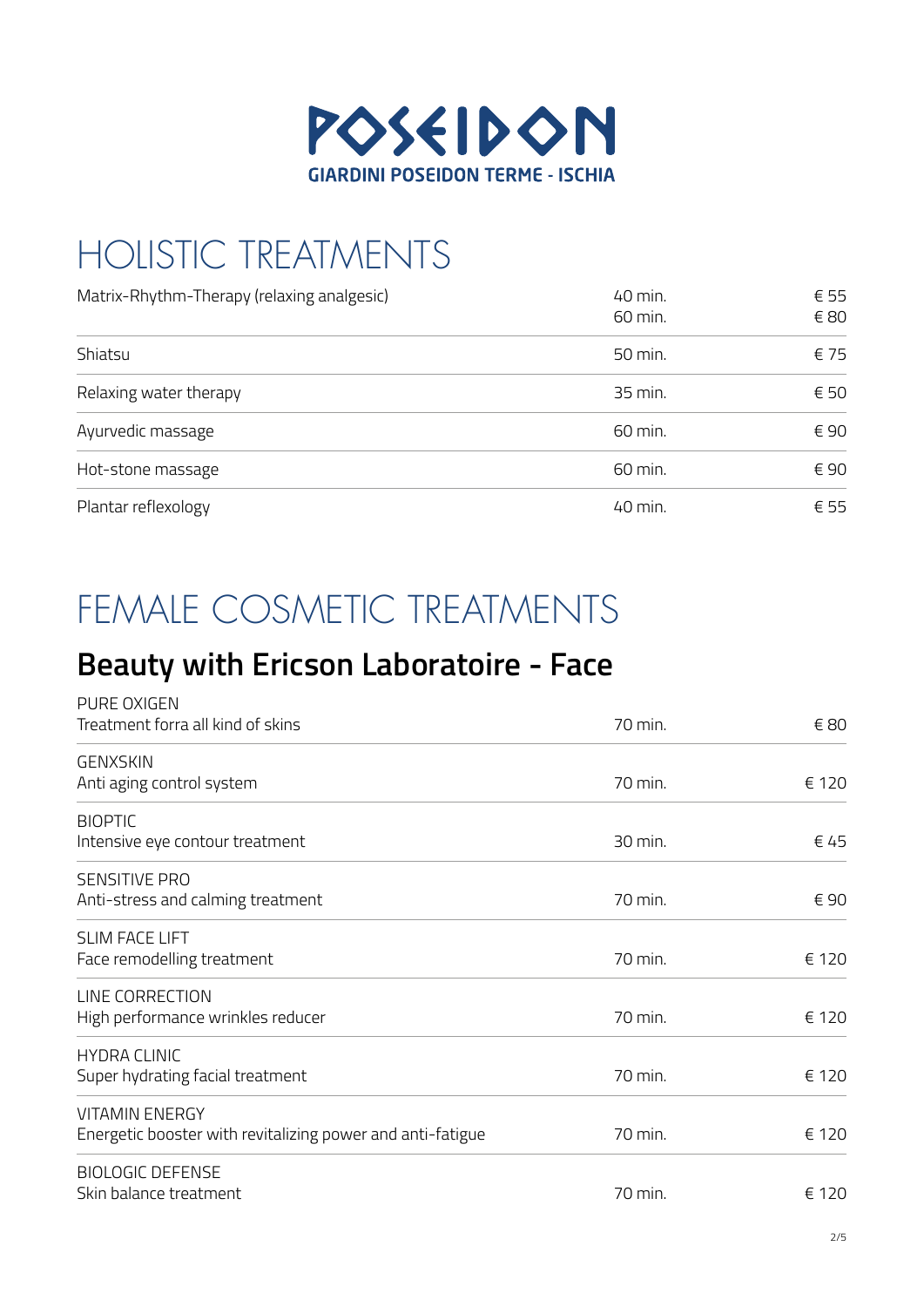

### **Beauty with Ericson Laboratoire - Body**

| <b>GENETIX SLIM</b>                                      |         |               |
|----------------------------------------------------------|---------|---------------|
| Slimming treatment                                       | 80 min. | €95           |
| <b>OSMO THERMY</b>                                       |         |               |
| Cleansing and slimming body treatment                    | 60 min. | €85           |
| <b>CELLULIT BURN D-STRESS</b>                            |         |               |
| Anti Stress                                              | 80 min. | €95           |
| <b>DIETETIK</b>                                          |         |               |
| Anti-Cellulite                                           | 80 min. | €95           |
| <b>CRYO SLIM</b>                                         |         |               |
| Slimming and training                                    | 60 min. | € 65          |
| X50 BODY                                                 |         |               |
| This cosmetic treatment is intended for older women look | 80 min. | € 120         |
| <b>CELLULIT VIB</b>                                      |         |               |
| Treatment for hard cellulite                             | 60 min. | €95           |
| SLIM BODY LIFT                                           |         |               |
| Toning treatment                                         | 80 min. | €95           |
| PEDICARE                                                 |         |               |
| Foot repair enzymatic peel off                           | 50 min. | $\epsilon$ 40 |

#### **Basic cosmetic treatments - Face**

| Body and face mud peeling        | 40 min. | € 50         |
|----------------------------------|---------|--------------|
| Lip or chin waxing               |         | $\epsilon$ 5 |
| Eyebrow threading                |         | $\epsilon$ 5 |
| Purifying mud mask               | 20 min. | € 20         |
| Facial lymphatic drainage        | 20 min. | € 35         |
| Facial connective tissue massage | 30 min. | $\notin$ 40  |
| Relaxing facial massage          | 20 min. | € 35         |
| Facial cleansing (mask, massage) | 60 min. | € 60         |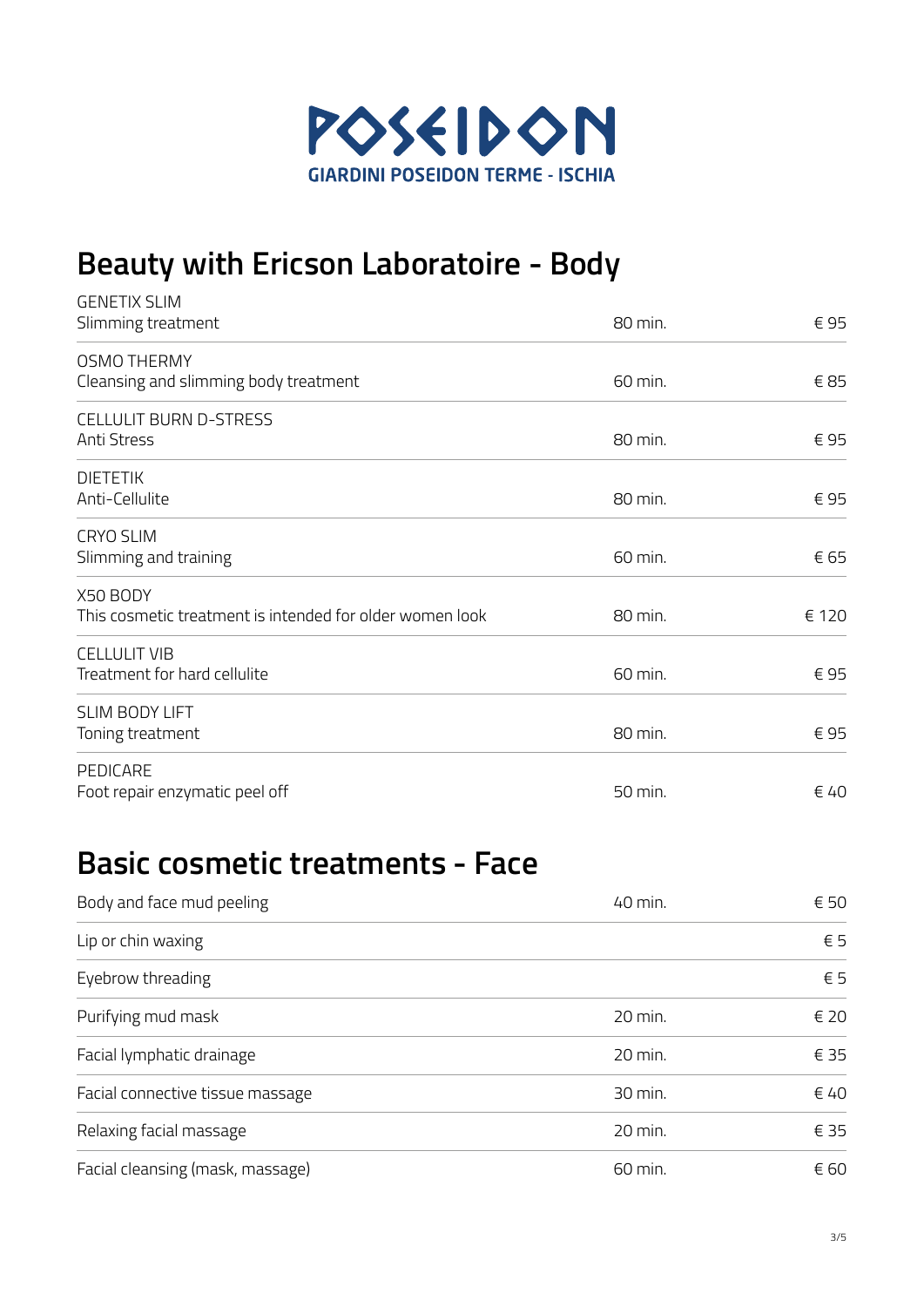

### **Basic cosmetic treatments - Body**

| Face and body mud peeling                | 40 min. | € 50 |
|------------------------------------------|---------|------|
| Body only mud peeling                    | 40 min. | € 40 |
| Whole legs waxing                        |         | € 40 |
| Partial body waxing                      |         | € 20 |
| Forearm waxing                           |         | € 13 |
| Underarm or groin waxing                 |         | € 12 |
| Groin complete waxing                    |         | € 20 |
| Manicure                                 |         | € 30 |
| Polish change                            |         | € 10 |
| French manicure                          |         | € 50 |
| Semi-permanent nail polish application   |         | € 30 |
| Pedicure with semi-permanent nail polish |         | € 50 |
| Manicure with semi-permanent nail polish |         | € 50 |
| Semi-permanent nail polish removal       |         | € 15 |
| Cosmetic pedicure                        |         | € 40 |
| Intensive pedicure                       |         | € 60 |
| Cosmetic pedicure + manicure             |         | € 60 |

### MALE COSMETIC TREATMENTS

#### **Beauty with Ericson Laboratoire - Face**

| Anti-aging treatment   | 70 min. | € 120 |
|------------------------|---------|-------|
| Moisturising treatment | 70 min. | € 120 |
| Purifying treatment    | 70 min. | € 80  |